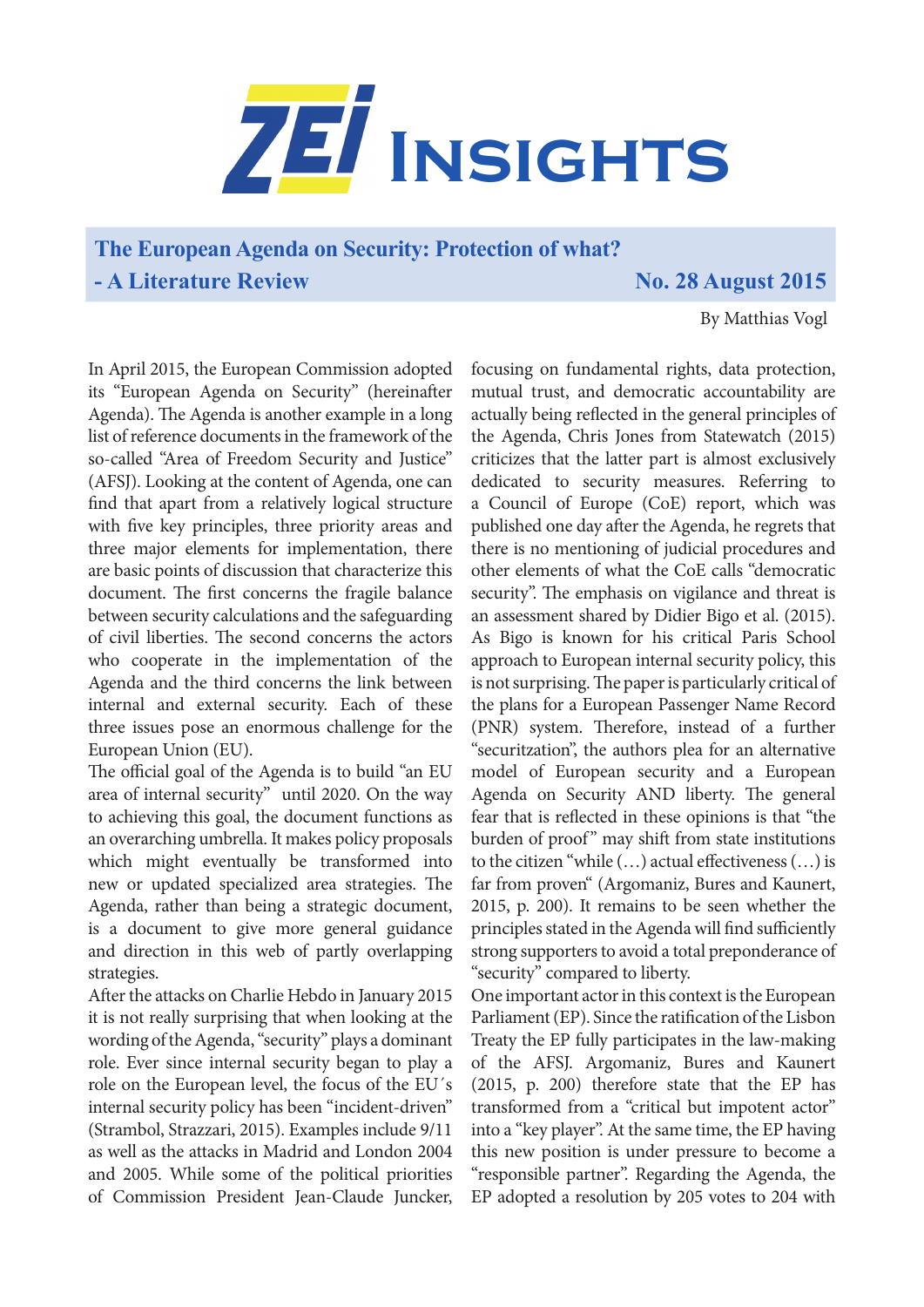184 abstentions in July 2015 (Parltrack 2015/2697 (RSP)). This close result and the emphasis on prevention, coordination and the safeguarding of basic freedoms shows that the critical nature of parliamentary scrutiny did not vanish with the extension of powers after Lisbon.

Although the Agenda was presented by the Commission as the major document in the field of internal security, it is not easy for an observer to determine if this is really true. The Internal Security Strategy (ISS) existing since 2010 was a purely intergovernmental undertaking by the then Spanish Presidency. The EP and the Commission were not happy to see this document drafted behind closed doors. As a reaction, as Bossong and Rhinard (2013, p. 53) remark, the Commission contributed with its own interpretation of the ISS. It had obviously been striving for a stronger position in this policy field since 2006. With the Agenda it has further developed its role as a policy entrepreneur. Following the Commission´s call to see it as a "shared agenda" (Avramopoulos, 2015) between the EU level and the Member States, the Justice and Home Affairs Council decided that its June 2015 Conclusions together with the Agenda shall form the renewed Internal Security Strategy (Draft Council Conclusions, 10 June 2015). The general tone reflected a much closer cooperation than five years before. However, in its June Council Conclusions, the European Council held that "further to the Commission's 'European Agenda on Security' and the Council conclusions of 16 June 2015, work will be taken forward on the renewed European Union Internal Security Strategy; full implementation of the orientations on the fight against terrorism agreed at the February 2015 meeting remains a priority" (European Council meeting (25 and 26 June 2015) – Conclusions). The latter provision shows that although progress has been made, the underlying institutional tension between Member States and the Commission will certainly not disappear over night.

The European Council´s focus on the fight against terrorism is also reflected in the priorities of the Agenda. This is neither new nor surprising. Since 9/11, which functioned as a "game changer", a continuous upscaling of the EU´s role in counterterrorism has taken place. Argomaniz, Bures and Kaunert (2015) give a comprehensive overview over this development in a recent special issue of "Intelligence and National Security". One can also find further literature recommendations on the topic in this volume. While there is no doubt that the EU has increased its "presence" (ibid, p. 201) in this field not only through more coordination and legal measures but also through new and strengthened institutions like Europol or Eurojust, the authors come to the conclusion that the EU still plays a subsidiary role compared to the Member States (Ibid, p. 201). Hence, there is not only a tension between freedom and security but also between the different levels of policy-making; as the monopoly of the legitimate use of force is one of the most fundamental elements of national sovereignty.

Against this background, the Commission´s Agenda offers a mixed approach to enhance coordination but also to strengthen the EU´s institutional base. While there has been a whole bunch of measures over the years, the Agenda does not call for more laws but for a full and more effective implementation of existing legislation and mechanisms (e.g. the Prüm Treaty on the comparison of DNA profiles, fingerprint data and vehicle registration data) or an adjustment of older initiatives (e.g. a new legal basis for Europol Common rules but also common rules on data protection). Furthermore the Agenda proposes the opportunity to form Joint Investigation Teams to be used more extensively. Mutual recognition of judicial decisions is necessary to create a European space of judicial cooperation in criminal matters. Another important pillar of the strategy is the focus on training, funding (Internal Security Fund) and the promotion of security-related research and innovation.

One of the measures reported in the media is the creation of a European Counter-Terrorism Centre (Mussler, 28.04.2015). The EP in its resolution on the Agenda asks for more concrete steps in this regard. It also asks for a more elaborated strategy of how to deal with so-called "Foreign Fighters" (European Parliament resolution of 9 July 2015). In the field of radicalization prevention, the Agenda requests the development of a "counter-narrative", however, without explaining what this narrative should look like. Nevertheless, an important insight is that it is particularly local actors that have to be empowered in order to deal with the challenge of radicalization.